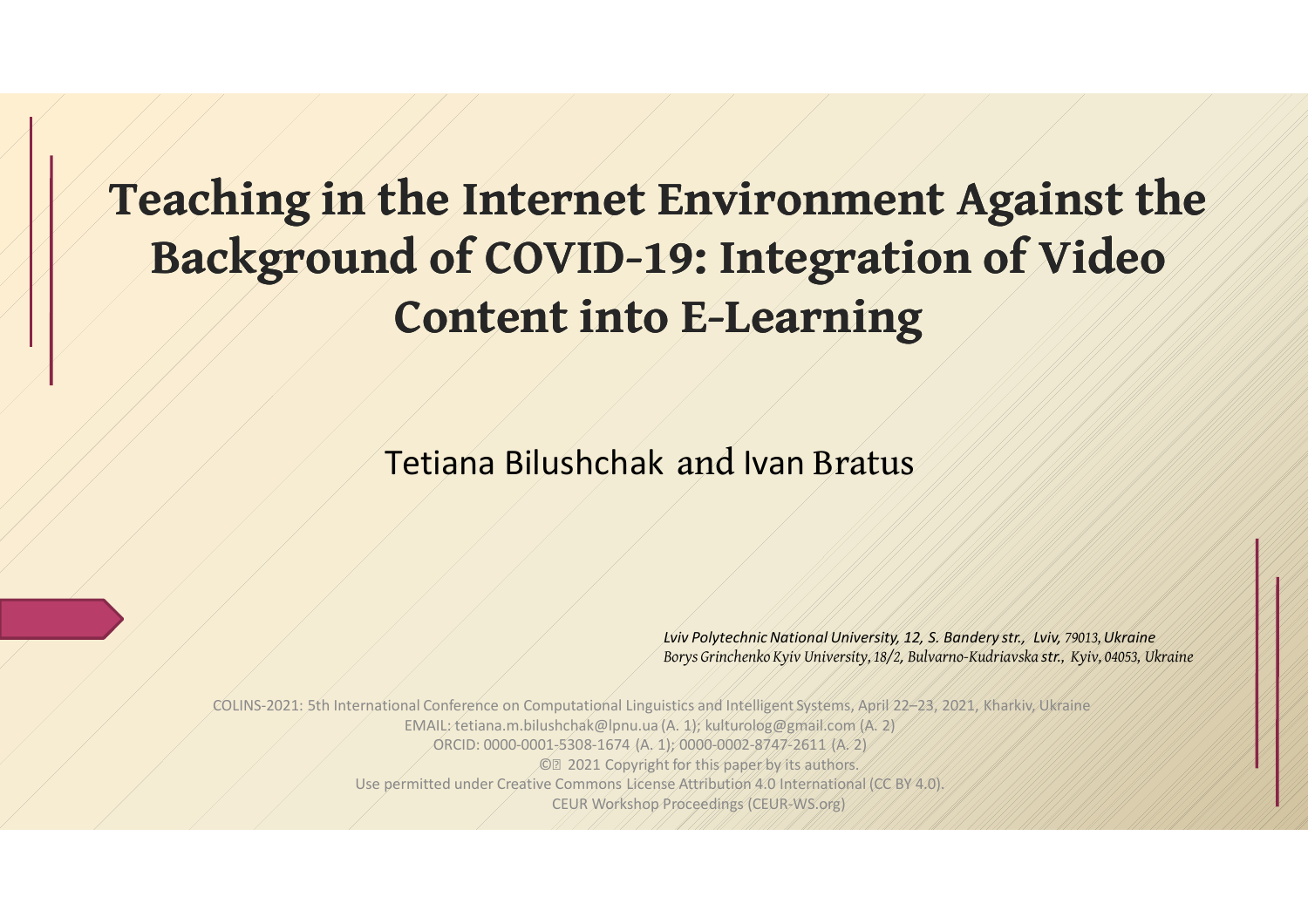## Relevance of the topic

The relevance of the research topic is that radical changes are taking place in the field of education: e-learning is actively used, distance learning technologies are being developed, so the use of state-of-the-art video resources and integration of video content into e-learning will improve the quality of learning, motivation for learning activities due to quarantine restrictions caused by the need to prevent the spread of acute respiratory disease COVID- 19 caused by coronavirus SARS-CoV-2.

5th International Conference on Computational Linguistics and Intelligent Systems,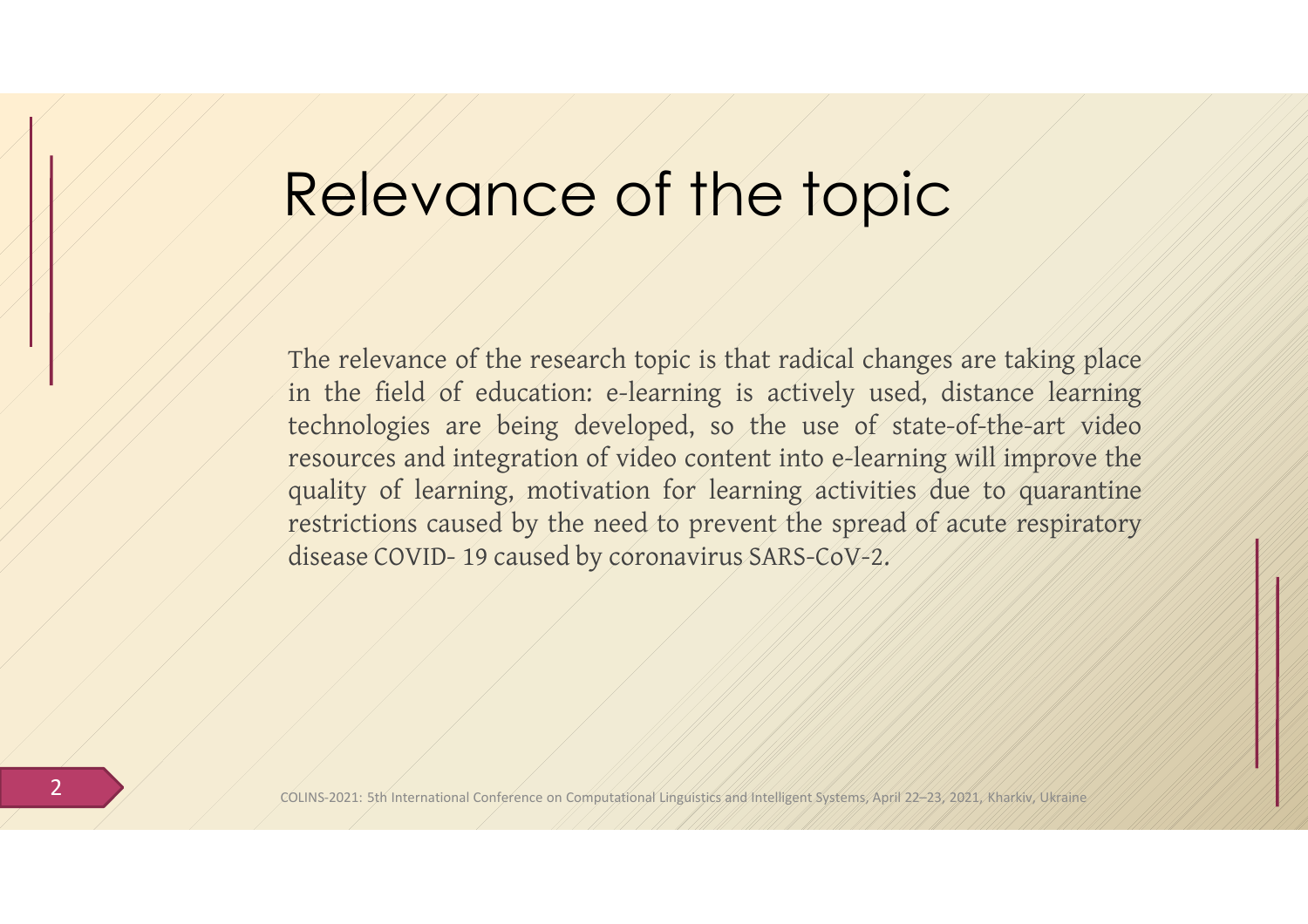## The purpose of the study

*The purpose of this study* is to determine the feasibility of integrating video content into e-learning against the background of COVID-19.

*To achieve this purpose one must perform the following tasks:* 

- analyze current studies of international and Ukrainian scientists;
- determine the typology of video content and the typology of examples of educational video content;
- determine the feasibility of integrating video content into e-learning against the background of COVID-19 through empirical research;
- build a scheme for choosing the type of educational video content when working on the units of the selected topic of the class.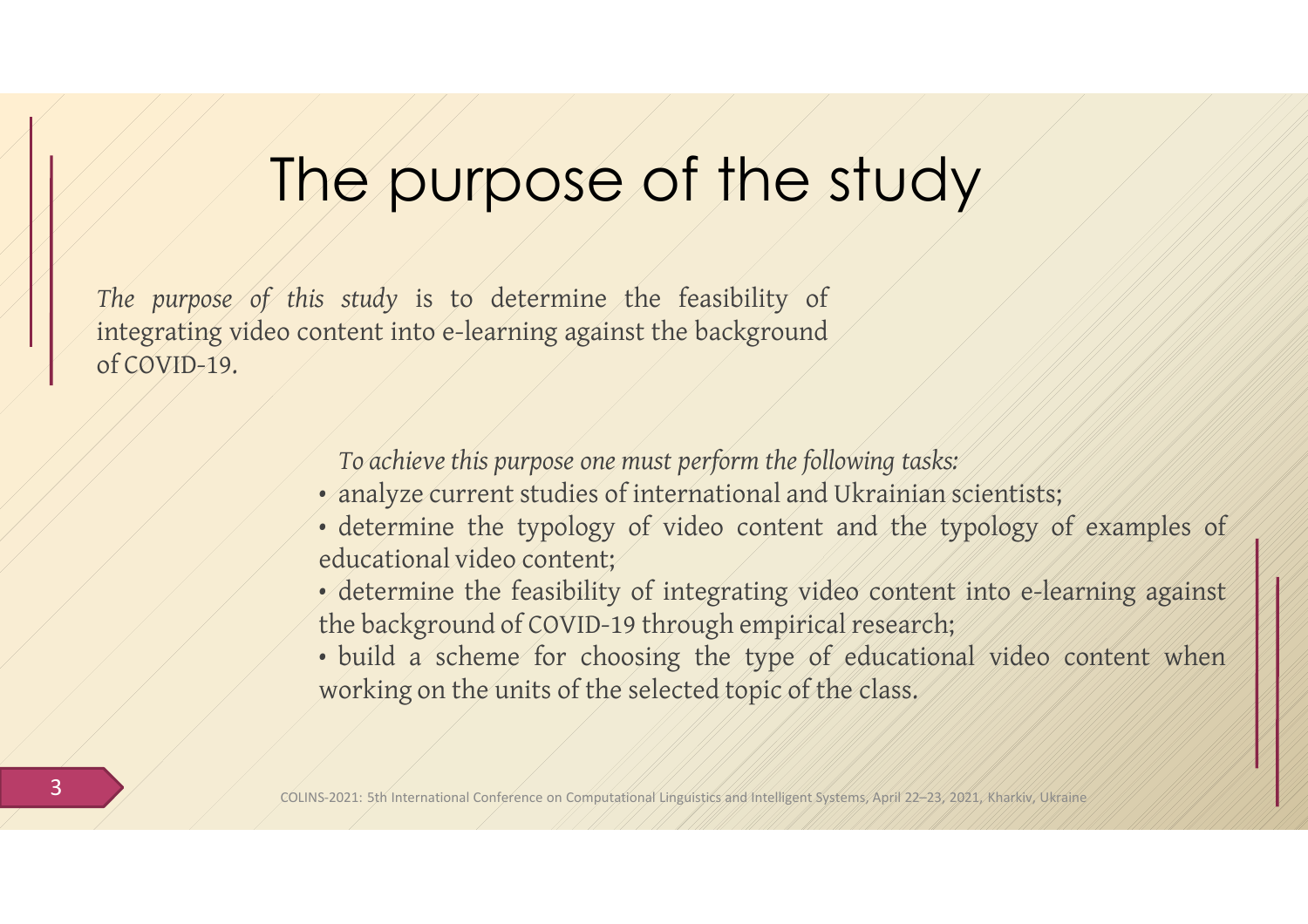### Typology of educational video content in e-learning

The integration of video content into e-learning should evoke the effect of the student's presence, be interactive, encourage dialogue and motivate further learning.

After analyzing scientific papers and video content that is available on the Internet, we are going to distinguish the following types of video content for elearning. Here are the typology and the examples of educational video content.

Conference on Computational Linguistics and Intelligent Systems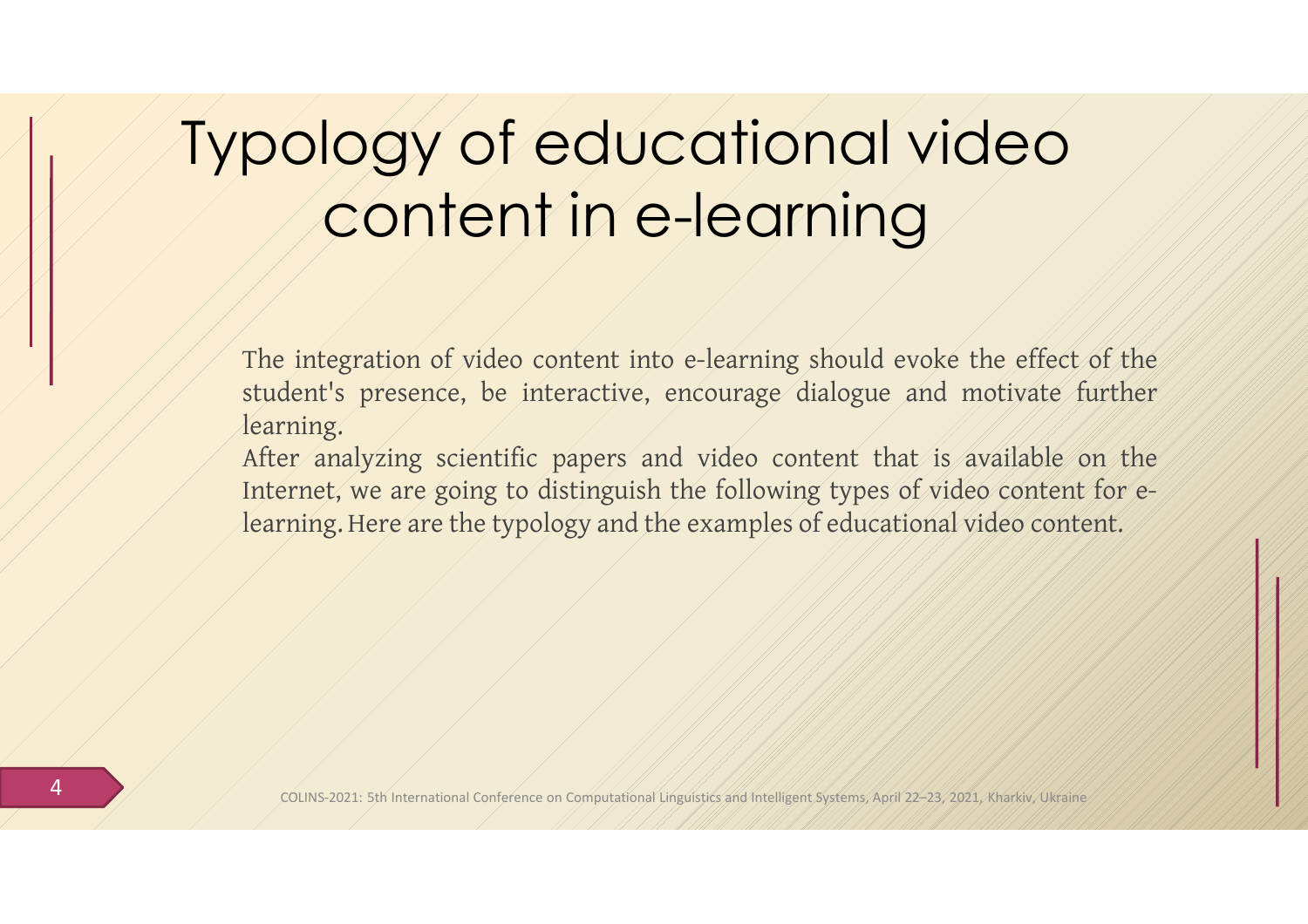#### **Table 1**

#### Typology and examples of educational video content

Type of video content Example Content Content Content Content Content Content Content Content Content Content Content Content Content Content Content Content Content Content Content Content Content Content Content Content

video presentation of the course video recording of the introductory word of a teacher to the discipline;

video review of educational materials which are presented in the system of distance education for a particular discipline. Answers to the questions: "How to sign up?", "How to view your own achievements and current tasks?", "How to connect to the webinar?", "How to find and download the necessary educational materials?";

video recording of a "live" lecture video video lectures are given directly during lecture classes, they can create the effect of presence for students who watch video lectures;

interactive video lecture and the contains tasks for independent work and interactive visual elements (hyperlinks, windows with material, etc.); This type of video lecture is combined with texts, maps or even surveys;

multimedia video lecture  $\angle$  shot in the studio and contains complex special effects: cutting out background, use of 2D and 3D animation, animated slides, screencasts, infographics (diagrams, graphs and histograms);

video demonstration of educational materials and the state of this video contains a demonstration of the experiment, laboratory work, operation of the equipment, software, assembly and disassembly of the equipment. Video can be created from photos of process stages (repair, assembly-disassembly, process of creation of the drawing, figure, etc.) or on the basis of objective video shooting (recording of technological processes);

studio short video lesson **which reveals a very narrow topic (issue);** which reveals a very narrow topic (issue);

video lecture-presentation and the created as a sequence of slides with audio accompaniment of the material, or a video lecture, which is a direct presentation of the material by the teacher;

video lecture-instruction video lecture, which aims to provide clear and step-by-step instructions by the teacher for practical, laboratory works or the implementation of certain educational activities;

video lecture-interview video lecture, in which the material is presented through an interview of the teacher with invited scientists and specialists on specific educational issues

video scribing a method of narration or explanation, accompanied by a graphic illustration of the main content of what is said. The main purpose of scribing is to help better master the content and remember the meaning of new information by involving visualization. Video scribing can be divided into professional, semi-professional and amateur;

video infographics graphic visual presentation of data or knowledge designed to quickly and clearly display complex material. The video format of the infographics increases the impact on a person through the use of graphics in motion, as well as by adding music and sound effects. Creating the effect of augmented reality, video infographics is especially used to present a large amount of data with the involvement of the user in active research in obtaining the necessary material;

screencasts and the correlation of the digital video recording of information displayed on a computer screen. Often accompanied by voice comments.

> Screencasting is actively used in educational processes, it is widely used by pupils/students and teachers of schools, higher educational institutions. Due to the ease of creating such videos, screencasts have acquired various forms of implementation and presentation of the material: picture in picture, only the presented material, "Dumb" screencasts, accelerated screencasts, screencasts as a reference, screencasts with elements of video scribing, etc.

5 COLINS-2021: 5th International Conference on Computational Linguistics and Intelligent Systems, April 22–23, 2021, Kharkiv, Ukraine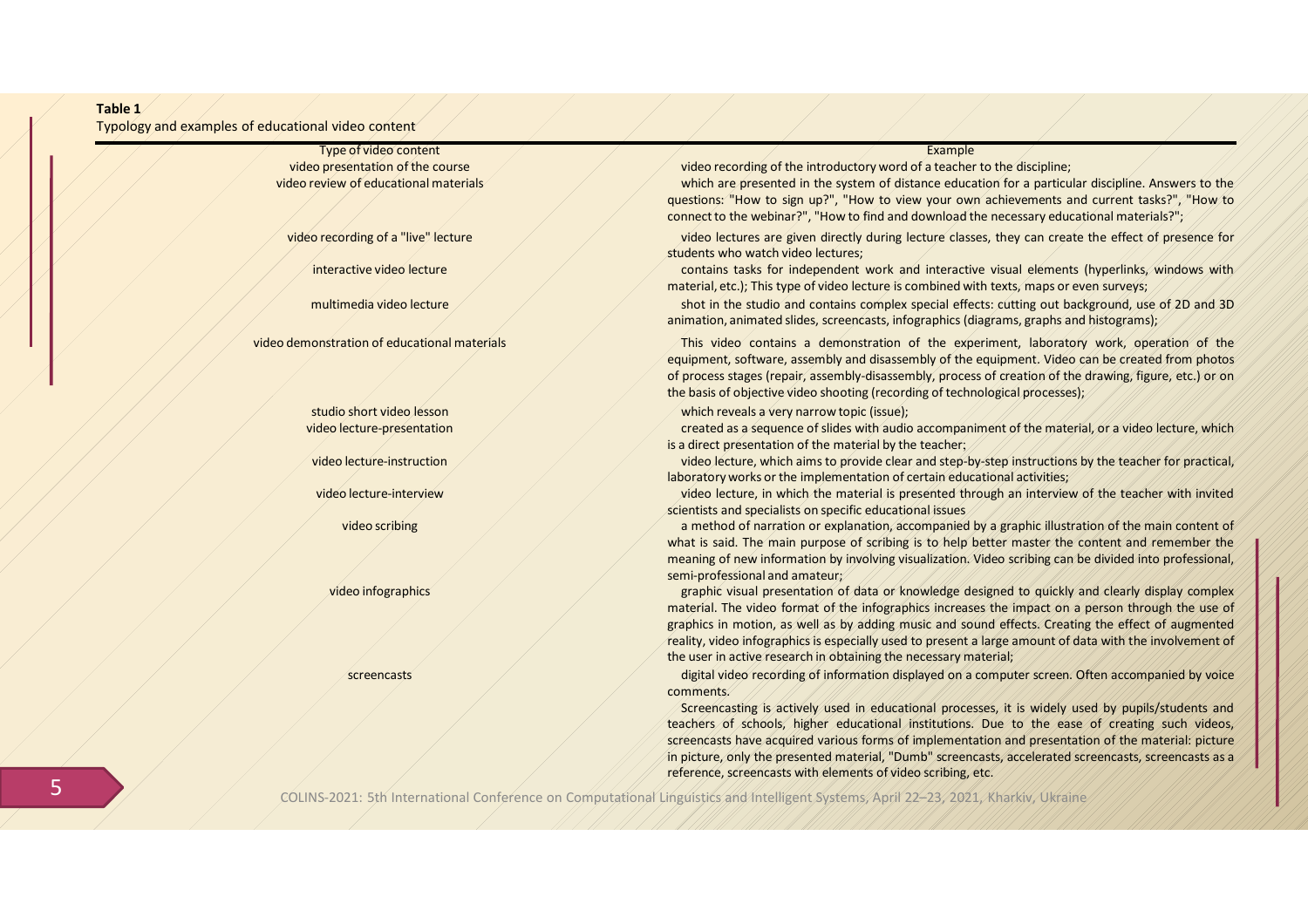#### Scheme for choosing the type of educational video content when working on units of the selected topic of the class

**6** COLINS-2021: 5th International Conference on Computational Linguistics and Intelligent Systems, April 2021, Systems, April 2021, Systems, April 2021, 2021, Systems, April 2021, April 2021, 2021, Ethiopian Conference on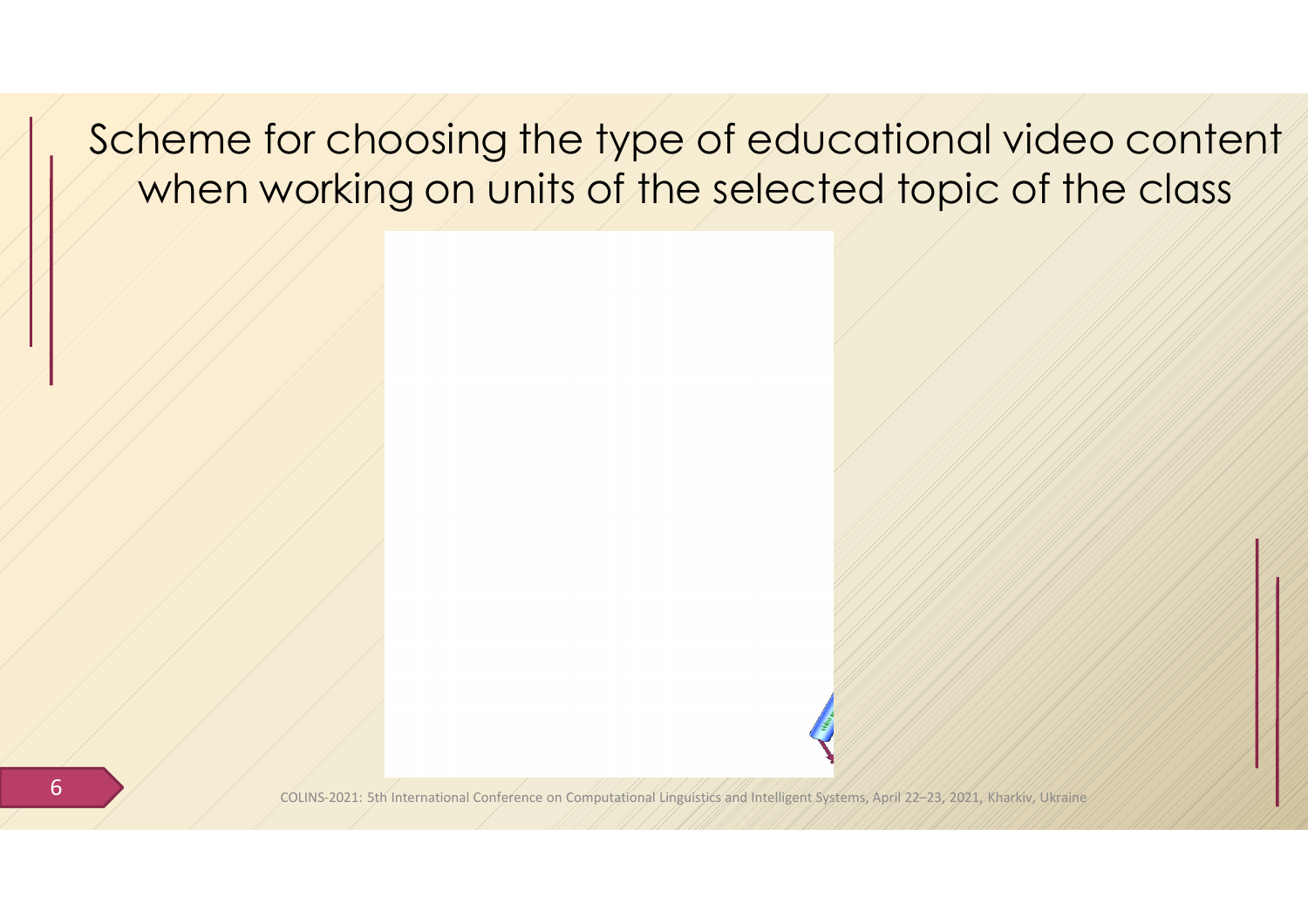## Integration of YouTube video content into the Moodle e-learning environment

Among various platforms available for the distribution of open access video content, we consider the integration of YouTube into an e-learning platform organized on the basis of the Moodle distance learning platform. Moreover, in order to create a network between teachers of the university department, we consider creating a common channel for communication of all teachers on YouTube video hosting. The student's invitation takes place within a set of educational materials and with the involvement of the relevant teacher of the discipline with the provision of possible access parameters such as: "Open access", "Access by link" or "Restricted access". If the topic of the discipline has several subtopics/sections, you can create playlists, as well as embed video content on Moodle resources with an option to start a video lecture from YouTube in a certain period of time.

7 COLINS-2021: 5th International Conference on Computational Linguistics and Intelligent Systems, April 22–23, 2021, Kharkiv, Ukraine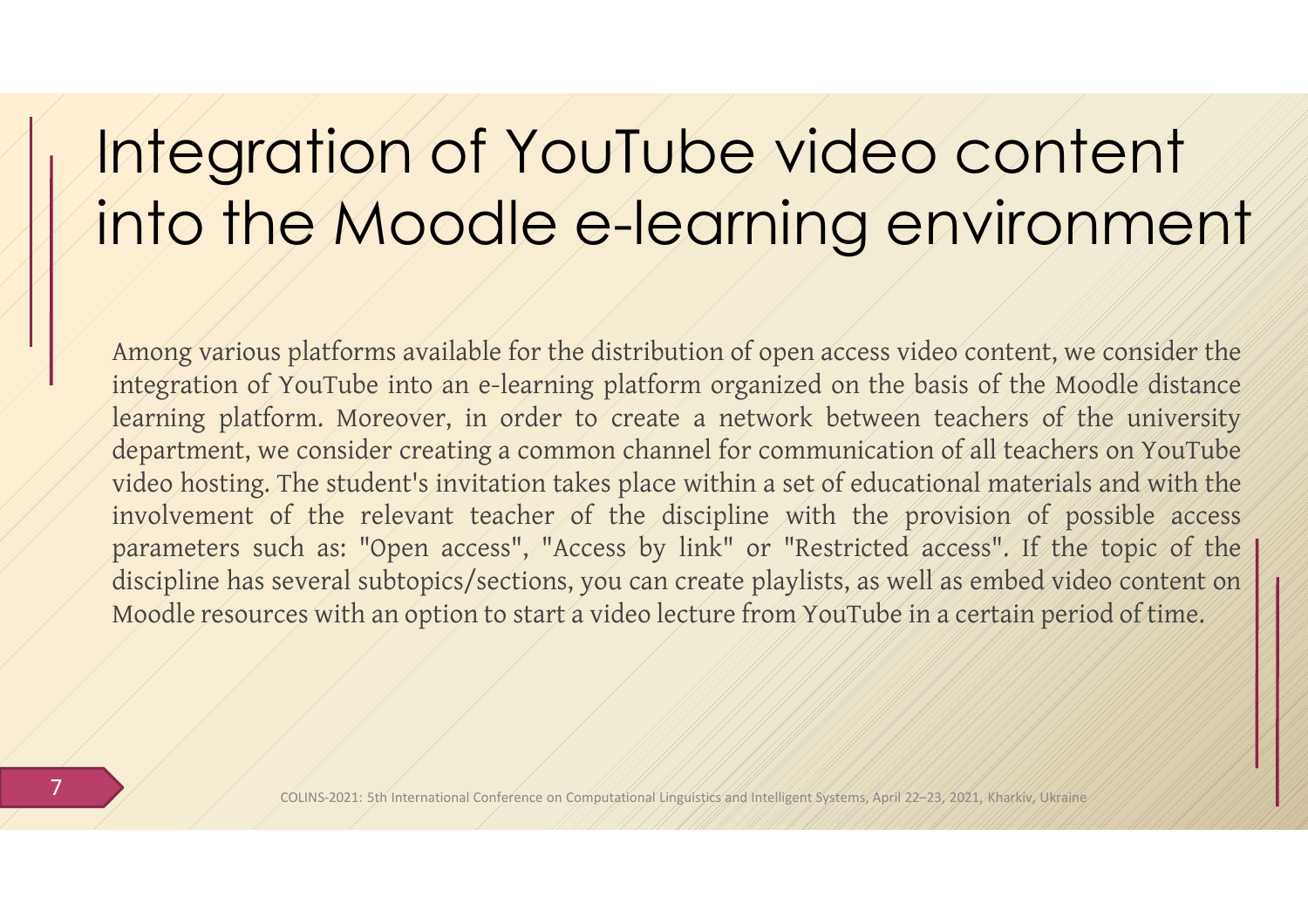## Integration of YouTube video content into the Moodle e-learning environment

This application provides users with a flexible, high-quality tool for distance education using stateof-the-art and reliable, time-tested and effective distance learning environment Moodle. YouTube-Moodle integration provides an effective tool for organizing e-learning, will allow us to create interactive training courses that will be convenient and accessible to individual users and large groups based on the Moodle system:

full integration – the student uses a single tool - switching from Moodle course to video content is carried out on YouTube conveniently and effortlessly;

easy access system – the user only needs to log in to one environment and he/she gets access to all video content;

personal reminders for watching video content – every teacher has can configure group reminders in his/her Moodle calendar in a certain period and set the time of access to video content of the course.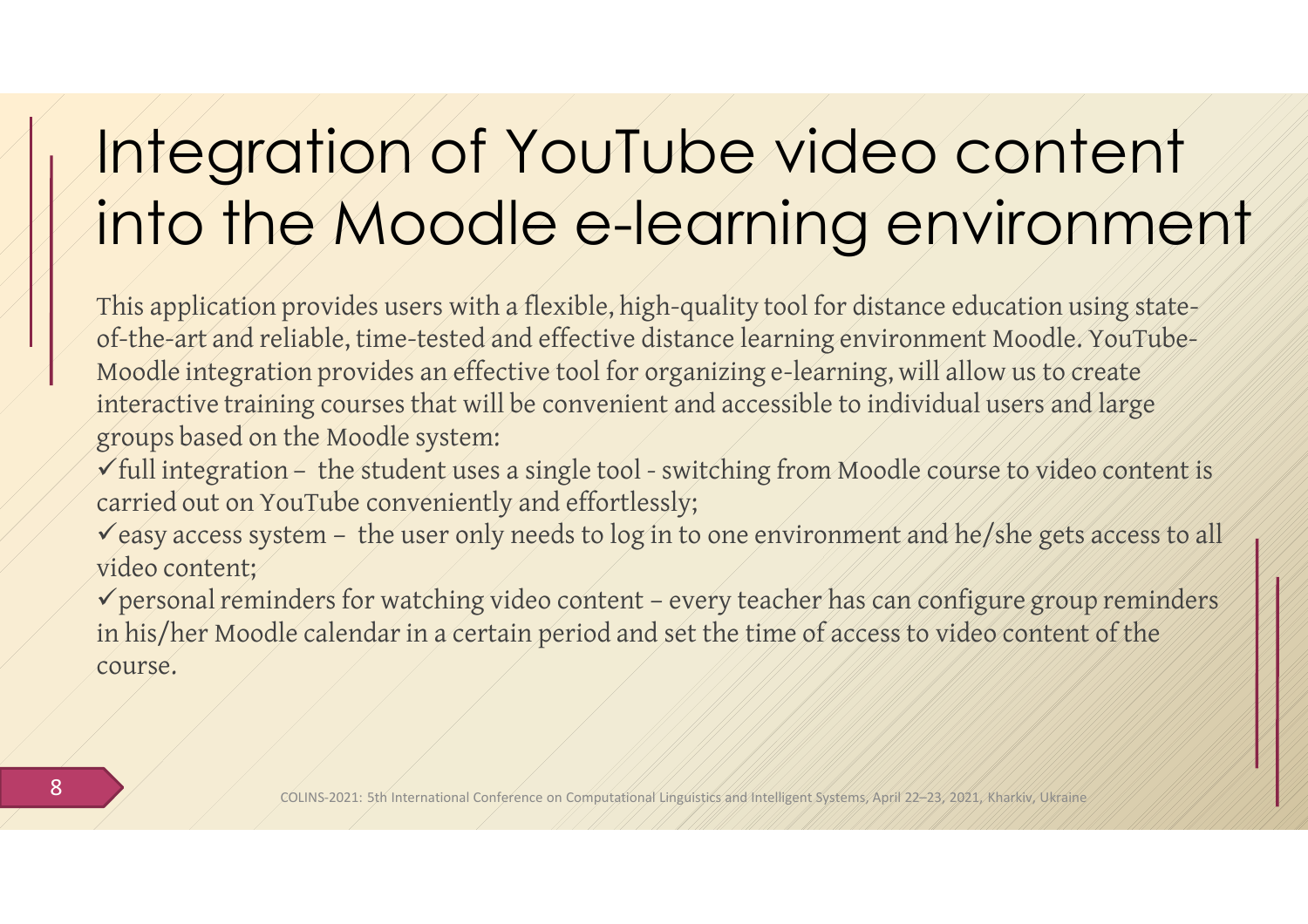#### **Table 2**

Data after processing of two comparative conditions of data about intervals of video content watching by surveyed male and female respondents

**The best time frame for mastering the educational topic in the time of the quarantine during COVID-19 pandemic**

| Time intervals                          | <b>Females</b> |  | <b>Males</b>     |  |
|-----------------------------------------|----------------|--|------------------|--|
|                                         |                |  |                  |  |
| up to 10 minutes                        | 5              |  |                  |  |
|                                         |                |  |                  |  |
| up to 20 minutes                        | 28             |  | 8                |  |
|                                         |                |  |                  |  |
| up to 30 minutes                        | 34             |  | 3                |  |
| 45 minutes                              | 16             |  | $\boldsymbol{z}$ |  |
|                                         |                |  |                  |  |
| Two video content of the same material, | 19             |  | 5                |  |
| split 20 minutes each                   |                |  |                  |  |
|                                         |                |  |                  |  |

**9** COLINS-2021: 5th International Conference on Computational Linguistics and Intelligent Systems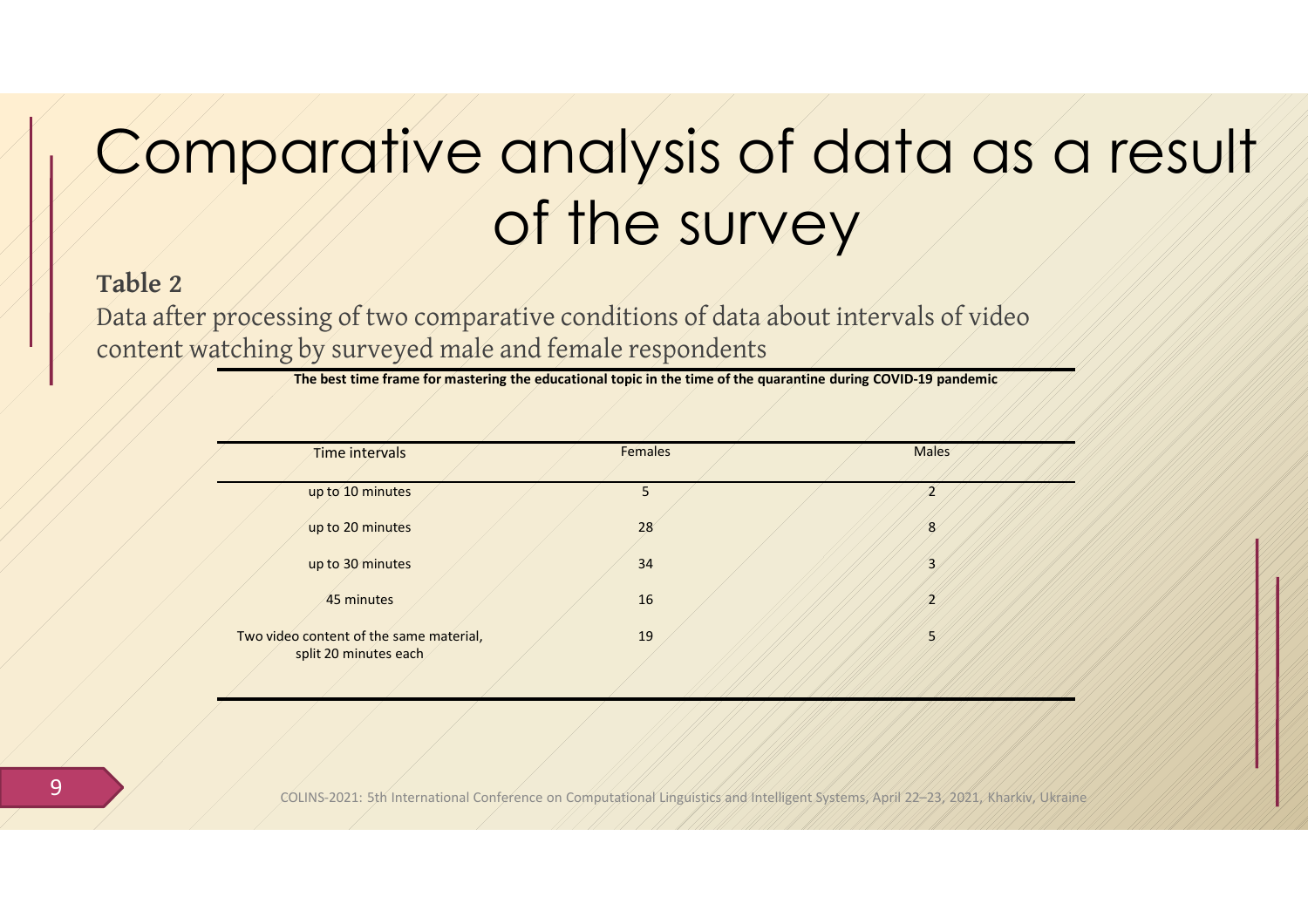The results obtained after processing two comparative conditions for the surveyed data intervals of video content watching



10 COLINS-2021: 5th International Conference on Computational Linguistics and Intelligent Systems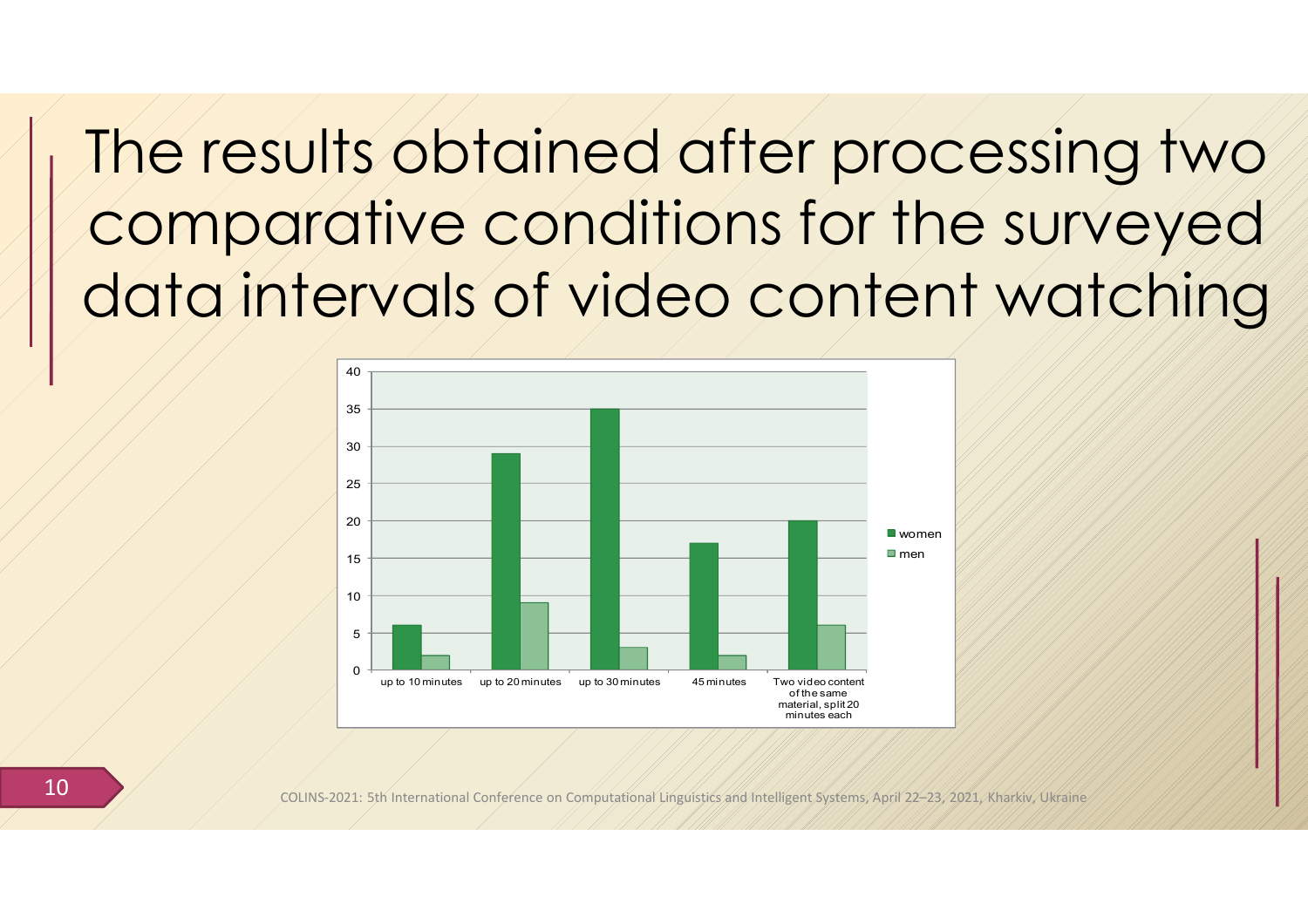Having a set of the most optimal time intervals of video content watching obtained as a result of the survey for mastering the educational topic in the period of the quarantine during the COVID-19 pandemic, we construct 5th degree approximation polynomials using a least-squares approach with  $/n = 5$   $\rightarrow$  answer options

$$
f_{\text{sex}}(A_1,...,A_5) = \sum_{i=1}^n \left[ \Phi(x_i) - \sum_{l=0}^5 A_l x^{5-k} \right]^2 \xrightarrow{\{A_l\} \in R} \min,
$$
 (1)

where  $\Delta T_i$  – time interval,  $\Phi(\Delta T_i)$  –value for a certain consecutive interval, *A*<sub>l</sub> – coefficients of

the 5th degree polynomial from the set of real numbers, Based on formula  $(1)$  we get a general form of the approximation function:

> $(\Delta T) = A_0 (\Delta T)^3 + A_1 (\Delta T)^4 + A_2 (\Delta T)^3 + A_3 (\Delta T)^2 + A_4 (\Delta T) + A_5,$  (2) 2 3 3 2 4 1  $f'_{sex}(\Delta T) = A_0(\Delta T)^5 + A_1(\Delta T)^4 + A_2(\Delta T)^3 + A_3(\Delta T)^2 + A_4(\Delta T) + A_5$

11 COLINS-2021: 5th International Conference on Computational Linguistics and Intelligent Systems, April 22–23, 2021, Kharkiv, Ukraine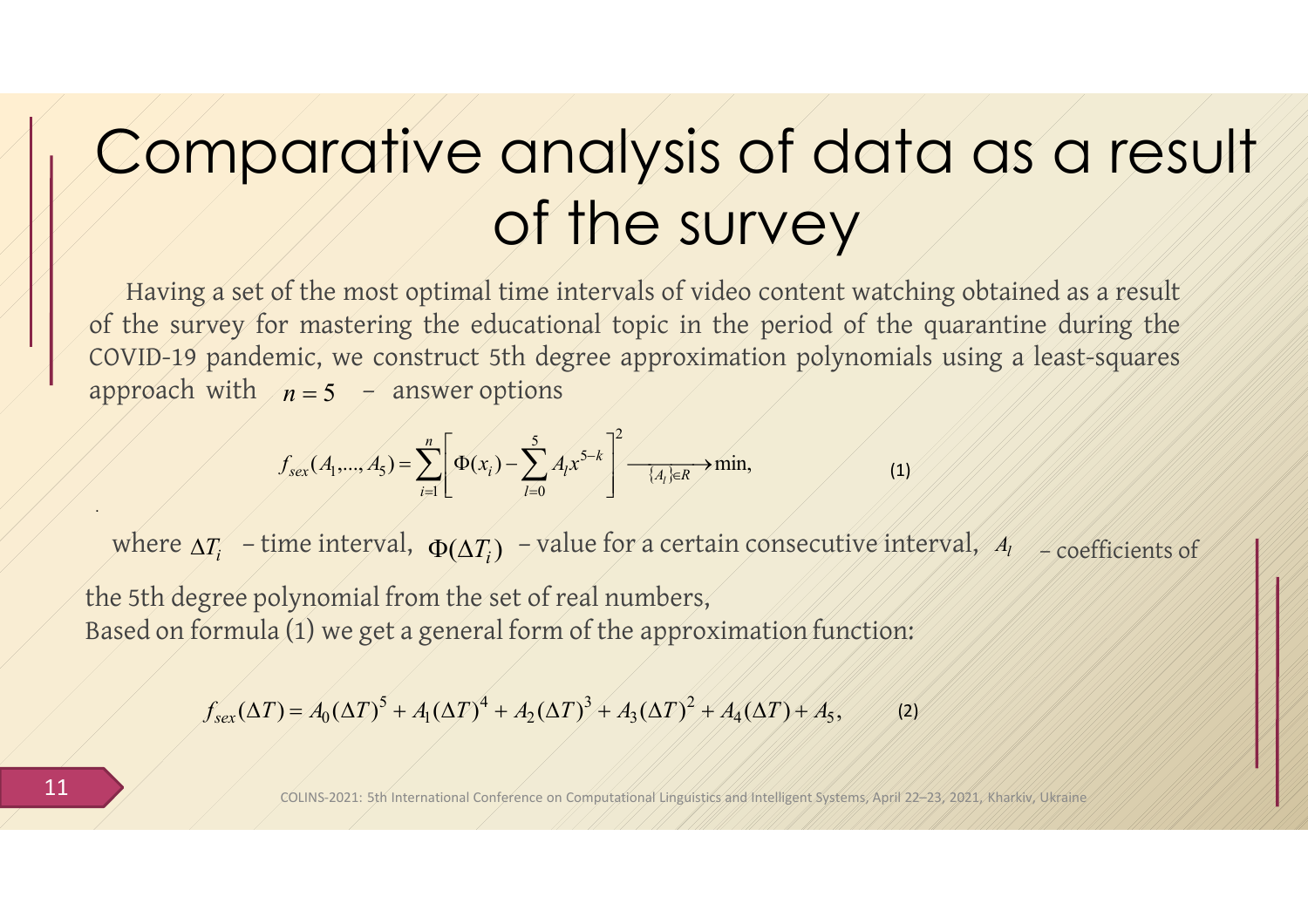We construct approximation functions using (2) for specific values that we received as a result of processing data obtained from people:

#### •**female**

 $f_W(\Delta T) = 1.8359 \cdot 10^{-6} (\Delta T)^5 - 5.85979 \cdot 10^{-5} (\Delta T)^4 - 6.75979 \cdot 10^{-5} (\Delta T)^3 + 3.00701 \cdot 10^{-1} (\Delta T)^2 - 1.6927 (\Delta T) - 3.3085 \cdot 10^{-12}$ (3)

,

#### •**male**

 $f_M'(\Delta T) = -7.2037 \cdot 10^{-6} (\Delta T)^5 + 0.00085787 (\Delta T)^4 - 0.035963 (\Delta T)^3 + 0.606435 (\Delta T)^2 - 3.05389 (\Delta T) + 3.41938 \cdot 10^{-12}$ 

 $\langle 4\rangle$ 

12 COLINS-2021: 5th International Conference on Computational Linguistics and Intelligent Systems, Apr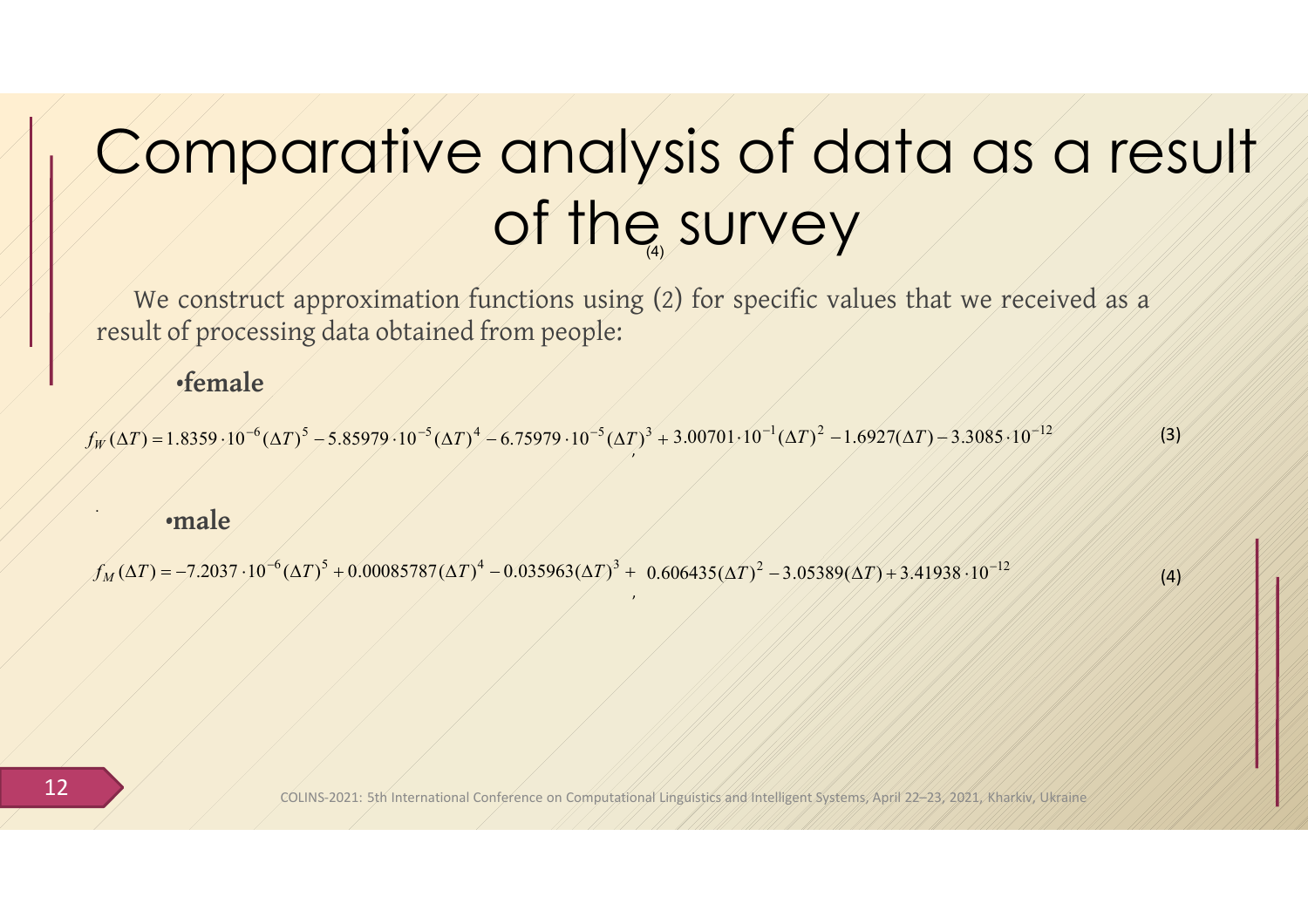#### **Table 3**

Approximated data on the surveyed respondents

| $\Delta T$ |              |                |
|------------|--------------|----------------|
|            | <b>Women</b> | <b>Men</b>     |
| 10         | 6            | $\overline{2}$ |
| 11         | 8,230974     | 3,578461       |
| 12         | 10,58234     | 5,026496       |
| 13         | 13,01206     | 6,299904       |
| 14         | 15,47937     | 7,367161       |
| 15         | 17,94494     | 8,208333       |
| 16         | 20,37111     | 8,813995       |
| 17         | 22,72215     | 9,18414        |
| 18         | 24,96441     | 9,327104       |
| 19         | 27,0666      | 9,258472       |
| 20         | 29           | 9              |
| 21         | 30,73865     | 8,578528       |
| 22         | 32,25959     | 8,024896       |
| 23         | 33,5431      | 7,37286        |
| 24         | 34,57289     | 6,658005       |
| 25         | 35,33631     | 5,916667       |
| 26         | 35,82463     | 5,184839       |
| 27         | 36,03319     | 4,497096       |
| 28         | 35,96166     | 3,885504       |
| 29         | 35,61428     | 3,378539       |
| 30         | 35           | 3              |
| 31         | 34,1328      | 2,767928       |
| 32         | 33,03183     | 2,693518       |
| 33         | 31,7217      | 2,780037       |
| 34         | 30,23262     | 3,021739       |
| 35         | 28,60069     | 3,402778       |
| 36         | 26,86811     | 3,896128       |
| 37         | 25,08334     | 4,462496       |
| 38         | 23,3014      | 5,049237       |
| 39         | 21,58404     | 5,589272       |
| 40         | 20           | 6              |
| 41         | 18,62517     | 6,182217       |
| 42         | 17,54287     | 6,019029       |
| 43         | 16,84404     | 5,374771       |
| 44         | 16,62746     | 4,093916       |
| 45         | 17           | 2              |

*f* emale respondents approximated by functions fr  $(Y, Y)$ Table 3 shows the data on the surveyed male and

and  $f_{M}(\Delta T)$ , according to formulas (3), (4), respecively (4)

13 COLINS-2021: 5th International Conference on Computational Linguistics and Intelligent Systems, April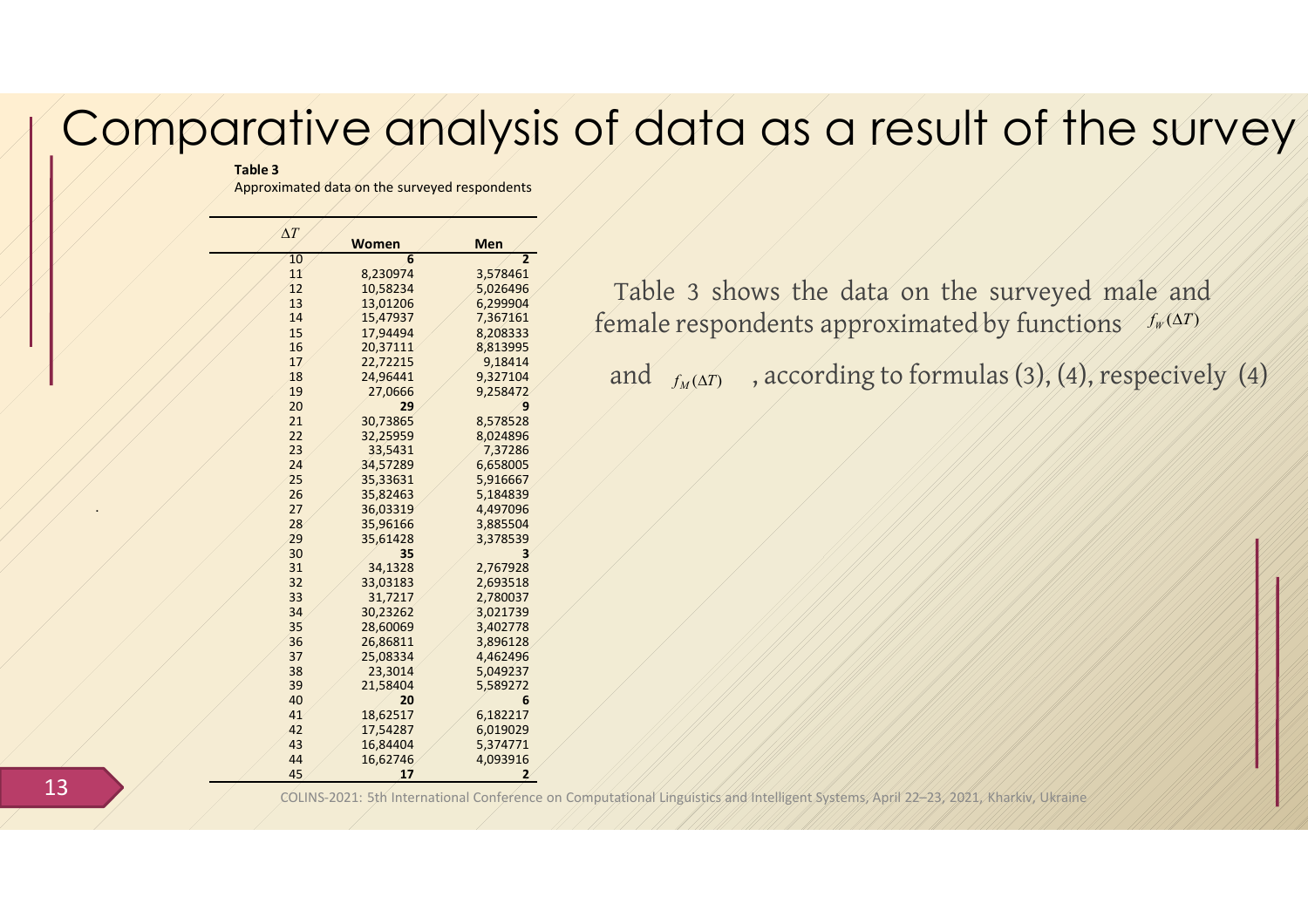### *Approximation functions*  $f_W(\Delta T)$  and  $f_W(\Delta T)$



14 COLINS-2021: 5th International Conference on Computational Linguistics and Intelligent Systems, April 22–23, 2021, Kharkiv, Ukraine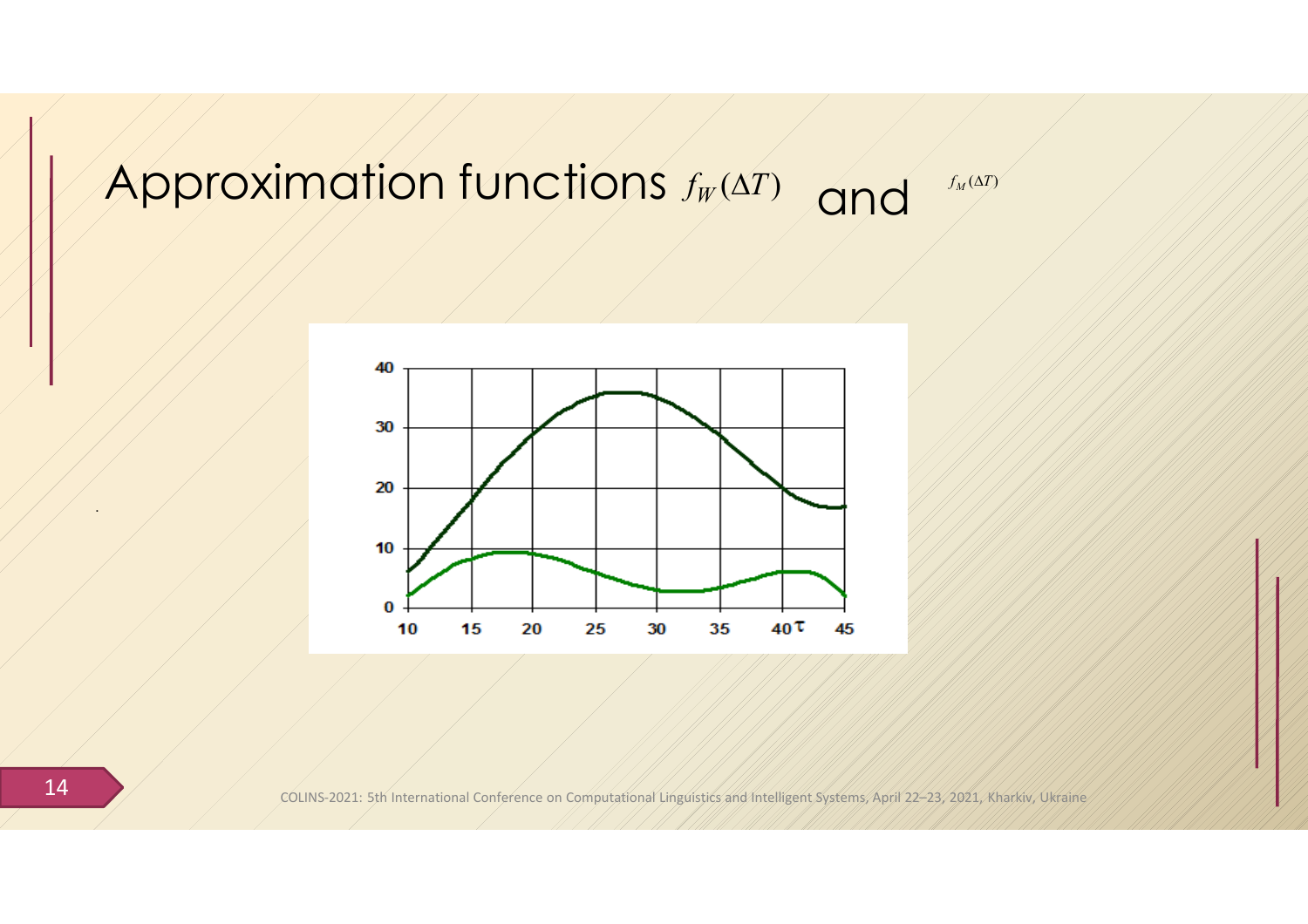Priority of studying the disciplines as accompanied with materials with video content posted on the Moodle platform during distance learning caused by Covid-19



15 COLINS-2021: 5th International Conference on Computational Linguistics and Intelligent Systems, April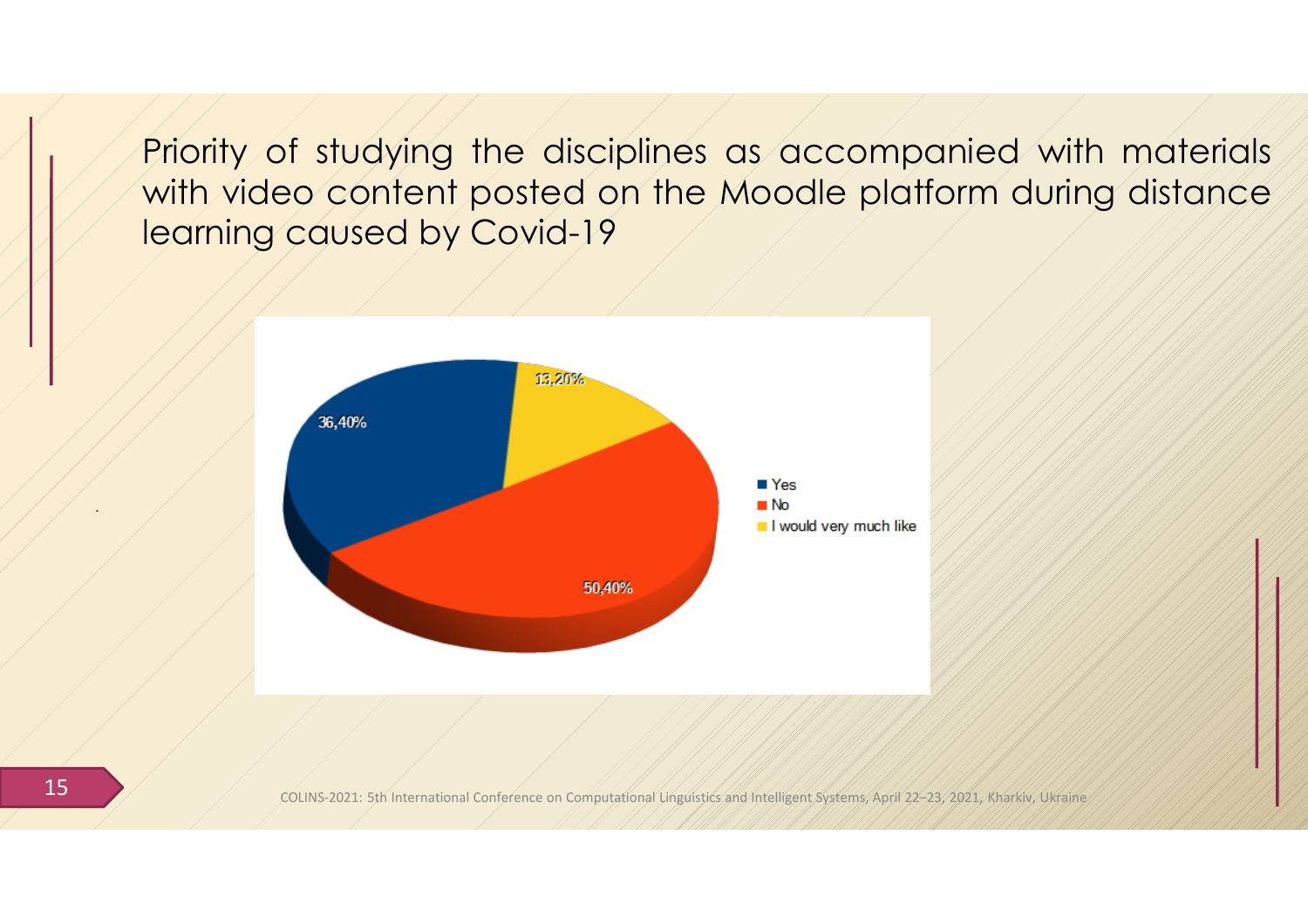#### Priority of studying topics with the help of video content created by the teacher of the discipline



16 COLINS-2021: 5th International Conference on Computational Linguistics and Intelligent Systems, April 22–23, 2021, Kharkiv, Ukraine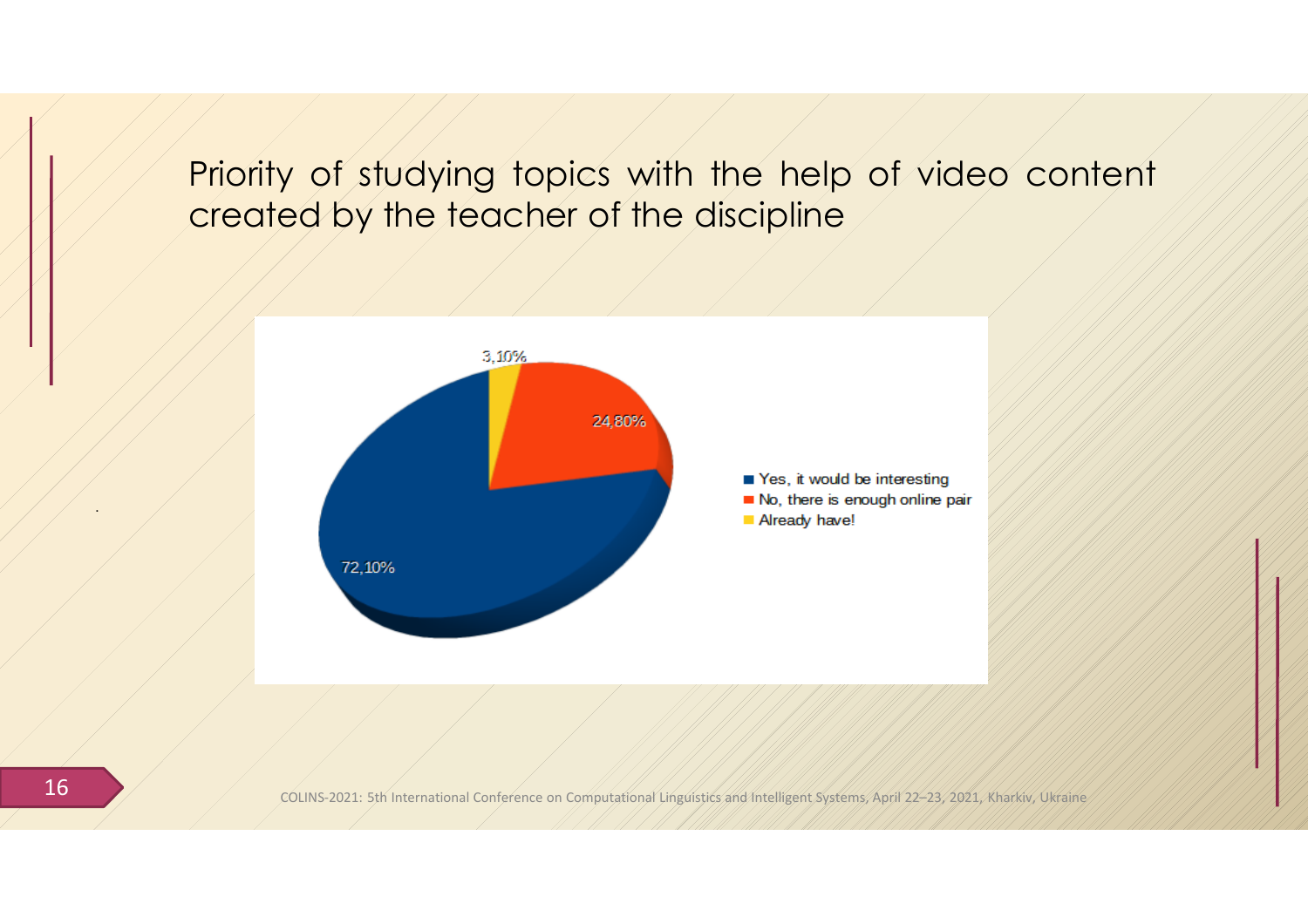### Priority of receiving information in video content of a certain type



17 COLINS-2021: 5th International Conference on Computational Linguistics and Intelligent Systems, April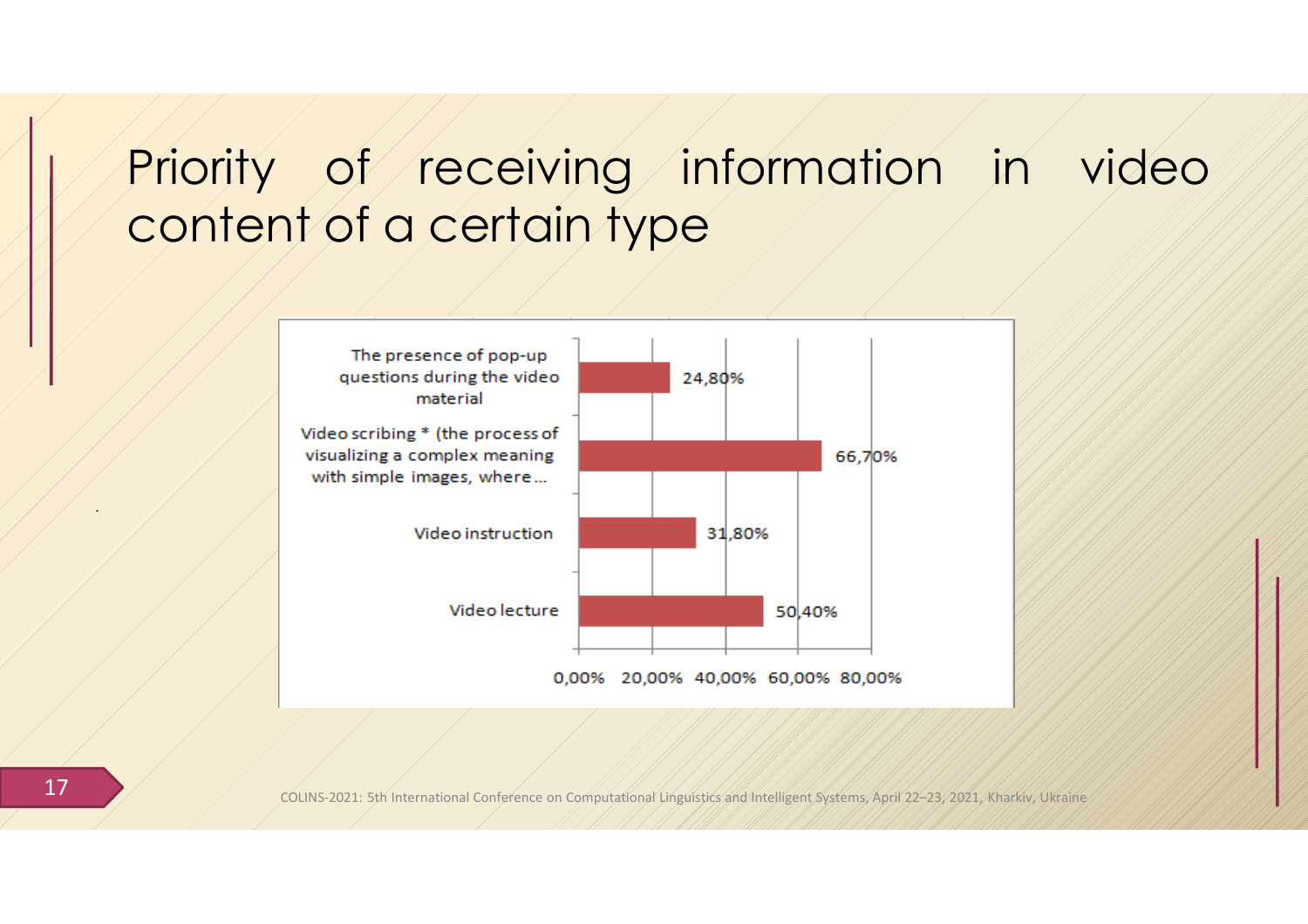### Conclusion

. video content. In particular, 13,2% of respondents expressed a desire to obtain information through video content To understand the quality of integration of video content into e-learning against the background of COVID-19 in academic disciplines by students, we have conducted an empirical study based on various courses in "Information, Library and Archival Science" at the Lviv Polytechnic National University and "Graphic Design" at the Borys Grinchenko Kyiv University. The sample is 129 respondents. The results of the study showed that there is quite a large number of students (72,1%) who expressed a desire to study the topics of the disciplines using video content created by the teacher and only a small number (3,1%) said that they already have the video format of studying topics on the disciplines created by the teacher, and some students (24,8%) found that online class is enough to study the topic during the pandemic. During the analysis of respondents' answers it was also found that 36,4% of students confirmed that during distance learning caused by Covid-19, studying disciplines was accompanied by materials with video content, which are posted on the Moodle platform, and 50,4% of respondents answered that during distance learning on the Moodle platform studying disciplines was not accompanied by materials with posted on the Moodle platform when studying materials on disciplines.

Among the advantages of using video content during the study of the discipline, respondents indicated an option to stop the lecture/laboratory work to comprehend the information obtained (72,1%); Use the "go back" function to listen to the material again 79,8%. Within the research we have also obtained data from the development of two comparative conditions for the surveyed data of video content watching intervals, namely by article and the desired time for video content watching. According to the approximation functions, it has been determined which time intervals male and female respondents may prefer.

18 COLINS-2021: 5th International Conference on Computational Linguistics and Intelligent Systems, April 22–23, 2021, Kharkiv, Ukraine